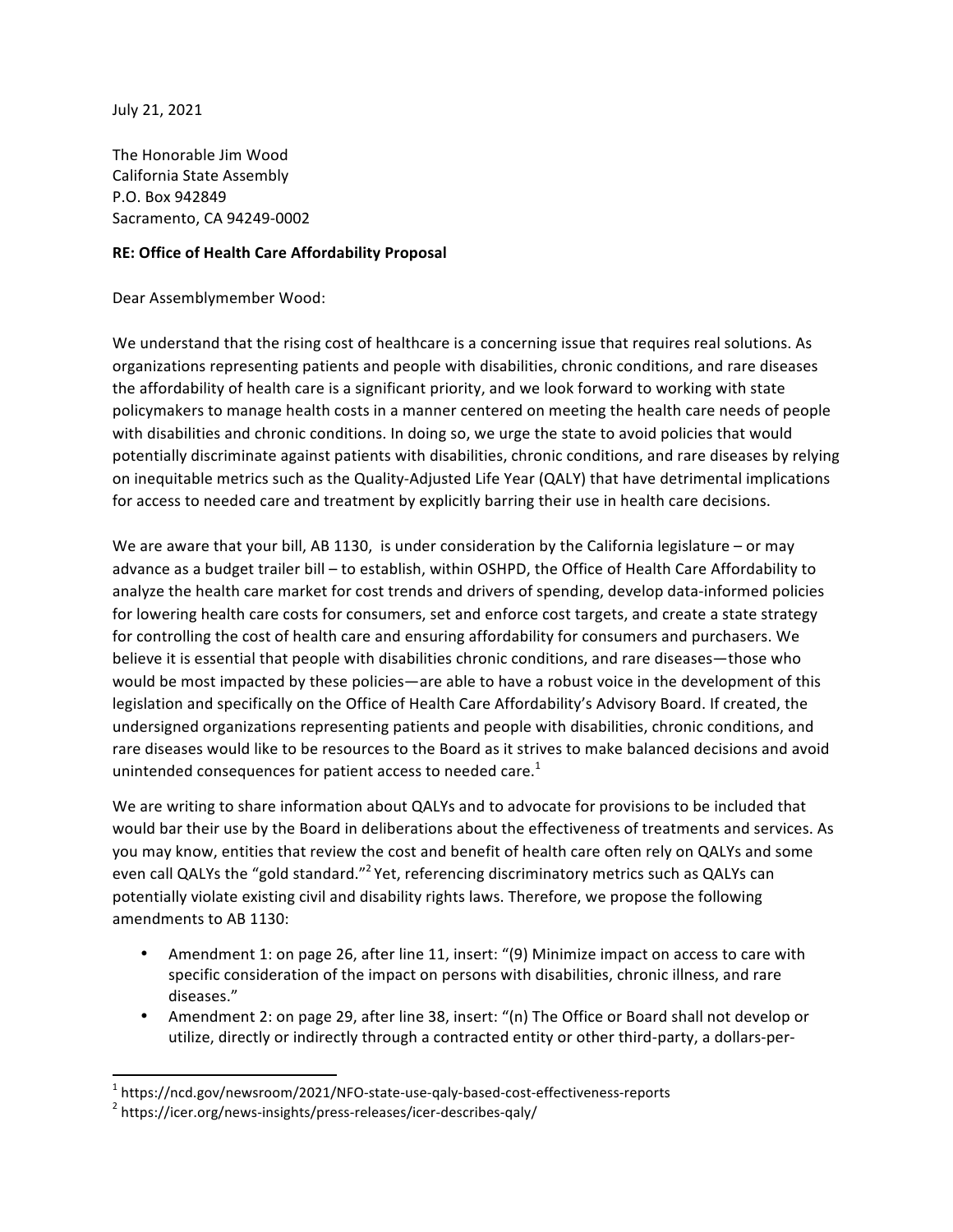quality adjusted life year or any similar measures in determining cost targets or developing policies or programs."

QALY-based assessments assign a financial value to health improvements provided by a treatment that do not account for outcomes that matter to people living with the relevant health condition and that attribute a lower value to life lived with a disability. When applied to health care decision-making, the results can mean that people with disabilities and chronic illnesses, including older adults, are deemed not worth the cost to treat. We encourage you to review the report from the National Council on Disability, an independent federal agency, recommending that policymakers avoid referencing the QALY, clarifying that its use in public programs would be contrary to United States civil rights and disability policy.<sup>3</sup> Most recently, the National Council on Disability initiated work to review how states may be using QALYs and their implications for restricting access to care.<sup>4</sup>

The United States has a thirty-year, bipartisan track record of opposing the use of the QALY and similar discriminatory metrics and establishing appropriate legal safeguards to mitigate their use. Section 504 of the Rehabilitation Act ensures that people with disabilities will not be "excluded from participation in, be denied the benefits of, or otherwise be subjected to discrimination," under any program offered by any Executive Agency, including Medicare.<sup>5</sup> Title II of the Americans with Disabilities Act (ADA) extended this protection to programs and services offered by state and local governments.<sup>6</sup> Based on the ADA's passage in 1990, in 1992, HHS rejected a state waiver application because its reliance on QALYs and cost effectiveness standards would have violated the ADA and lead to discrimination against people with disabilities in determining the state's prioritized list of services.<sup>7</sup>

In 2010, the Affordable Care Act (ACA) stated that the Secretary of Health and Human Services (HHS) has no authority to deny coverage of items or services "solely on the basis of comparative effectiveness research" nor to use such research in a manner that would attribute a lower value to extending the lives of older adults, people with disabilities or people with a terminal illness.<sup>8</sup> Additionally, the ACA specifically prohibits QALYs and similar metrics from being used by HHS as a threshold to establish what type of health care is cost effective or recommended, as well as prohibiting their use as a threshold in Medicare to determine what is covered, reimbursed, or incentivized. Most recently, HHS reiterated in a final rule that it is a violation of section 504 of the Rehabilitation Act, the ADA, the Age Discrimination Act, and section 1557 of the ACA for state Medicaid agencies to use measures that would unlawfully discriminate on the basis of disability or age when designing or participating in VBP arrangements.<sup>10</sup>

Along with the organizations below, we hope that you will engage patients and people with disabilities, chronic conditions, and rare diseases in your current process and bear in mind these legal protections under health and civil rights laws as you pursue the worthwhile policies included in AB 1130. We appreciate the important work you are doing and stand ready to work with you on appropriate policies

 

 $^3$  National Council on Disability. (November 16, 2019). Quality-Adjusted Life Years and the Devaluation of Life with Disability. https://ncd.gov/sites/default/files/NCD\_Quality\_Adjusted\_Life\_Report\_508.pdf.

<sup>4</sup> https://ncd.gov/newsroom/2021/NFO-state-use-qaly-based-cost-effectiveness-reports <sup>5</sup>

 $5$  29 USC Sec 794, 2017. Accessed November 30, 2020.

 $^6$  42 USC Sec 12131, 2017. Accessed November 30, 2020.<br> $^7$  Sullivan, Louis, (Santamber 1, 1993). Orașea Uselin Pla

 $^7$  Sullivan, Louis. (September 1, 1992). Oregon Health Plan is Unfair to the Disabled. The New York Times.

 $8$  42 USC Sec 1320e, 2017. Accessed November 30, 2020.

 $^9$  42 USC Sec 1320e, 2017. Accessed November 30, 2020.

 $10$  https://www.federalregister.gov/d/2020-12970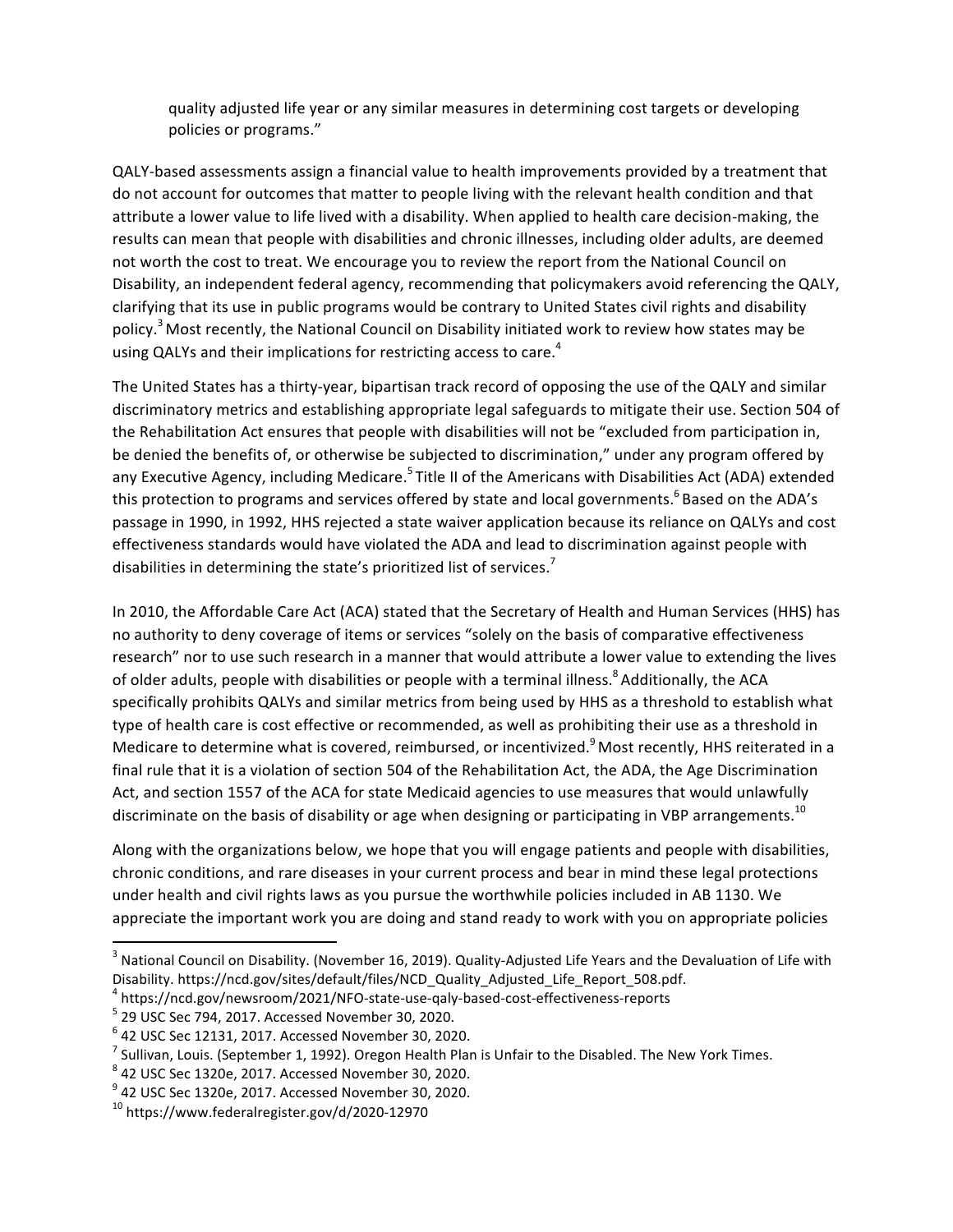that do not discriminate or limit access to needed care and treatment. We would be happy to discuss our concerns and the experiences of patients and people with disabilities. Please reach out to Siri Vaeth or Liz Helms if you would like to discuss in more depth.

Sincerely.

Siri Vaeth, MSW **Executive Director** CFRI - Cystic Fibrosis Research Institute svaeth@cfri.org 650-665-7565

**Stacey Worthy** Counsel **Aimed Alliance** 

**Kelly Barta State Advocacy Lead Allergy & Asthma Network** 

Michael Ward Vice President of Public Policy Alliance for Aging Research

Adrienne Shapiro **CEO Axis Advocacy** 

Carole Florman **Policy Fellow CancerCare** 

Julie Kornack **Chief Strategy Officer Center for Autism and Related Disorders** 

**Kindyl Boyer Director of Advocacy** Infusion Access Foundation (IAF) **National Infusion Center Association (NICA)** 

Felica Jones **CEO Healthy African American Families** 

Liz Helms

tiz Helms President & CEO California Chronic Care Coalition lizhelms@chroniccareca.org 916 444-1985

**Stephen Ramirez** CEO California Health Collaborative

**Katherine Perez** Director The Coelho Center for Disability Law, Policy and Innovation

**Eric Harris Director of Public Policy Disability Rights California** 

Wendy Urushima-Conn **President and CEO Epilepsy Foundation of San Diego** 

Irma Resendez **Chief Executive Officer** Familia Unida Living with MS

Aviva Rosenberg Co-President **Gaucher Community Alliance** 

Marc Yale **Advocacy Research Coordinator** International Pemphigus Pemphigoid Foundation

James Lee **Public Policy Chair Neuropathy Action Foundation**